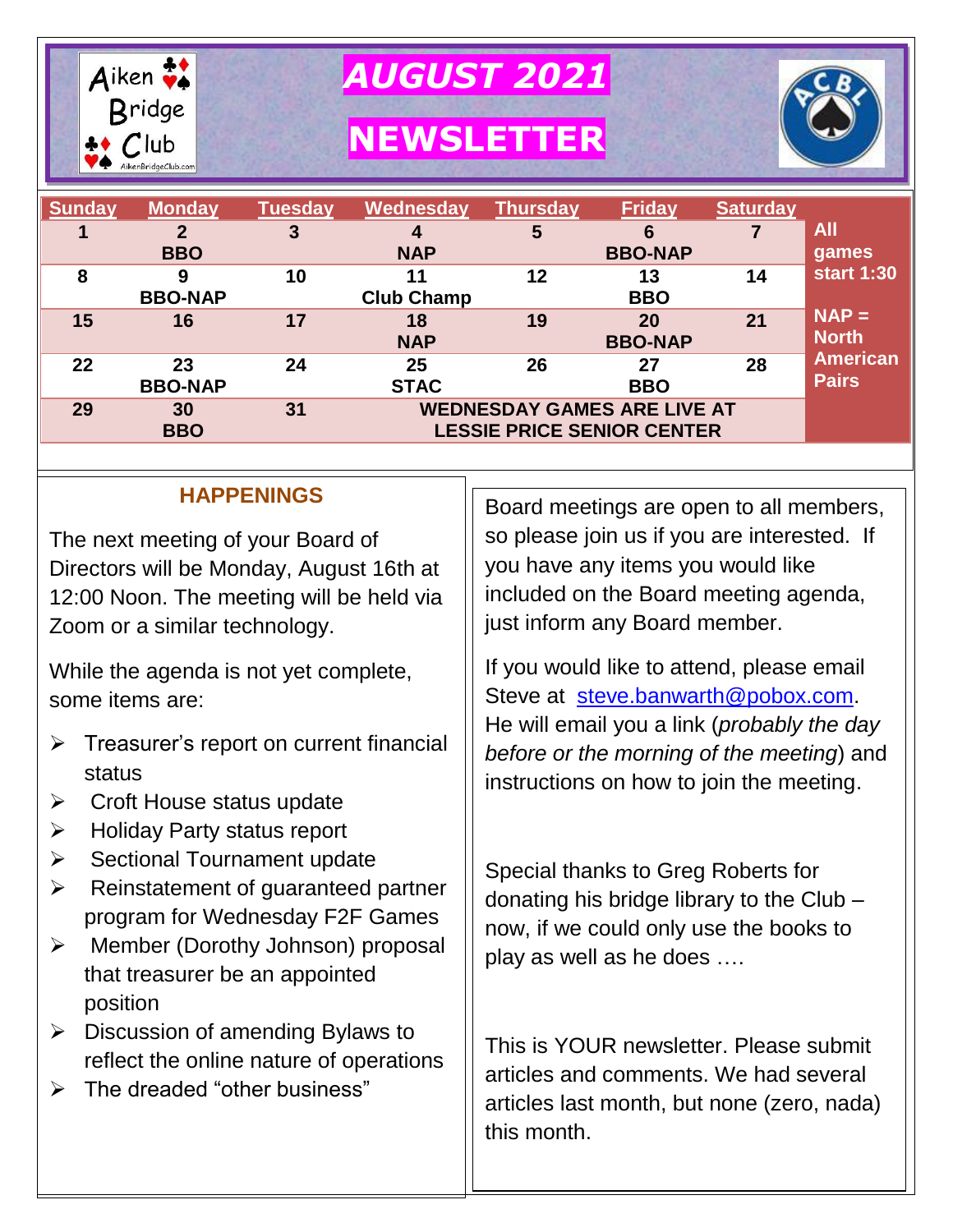# **JAY'S SIMPLE RULES FOR PLAYING BETTER BRIDGE**

Bridge is a game of percentages – maximize your outcomes and minimize your risks

- Pay attention to what people do, as well as what they don't do  $-$  you can often draw inferences from someone's failure to do something
- If you are not entering the bidding, *or the opponents have already outbid you*, do not ask the meaning of alerts until the bidding is over – questions could help resolve a mix-up by the opponents – if you on lead, you can then ask your questions – if your partner is on lead, have your partner lead face down before you ask your questions
- Open all 13 point hands, all 12 point hands with 2+ quick tricks, and all 11 point hands with 3 quick tricks – also:
	- $\circ$  Follow the Rule of 20 add your high card points to the total number of cards in your two longest suits – open if the total is 20 or higher
	- $\circ$  In 4<sup>th</sup> position, follow the Rule of 15 add your points to the number of spades open if the total is 15 or higher
- Responder bids suits up the line a higher ranking suit denies the same number of cards in any bypassed suit, although some bypass diamonds to bid a major (discuss this with partner)
- Responder should not bypass a 4 card major at the one level to go to the 2 level in a minor, unless you are (a) making a jump shift or (b) playing 2 over 1 game forcing
- An opening bid of 1 diamond generally promises at least 4 diamonds (and denies a 5 card major)

oTherefore, one club "could be short" (and denies a 5 card major)

o But, you can safely raise partner's diamonds with only 4 (assuming you lack a 4+ card major)

- Systems are on after partner's 1NT overcall followed by a pass by the other opponent
- If partner opens 1NT and you have much distribution but few points, get it into a suit contract
- If partner opens, opponent overcalls 1NT, and you have a balanced hand with 8+ points, pass or double, especially if opponents are vulnerable – opponent probably lacks (1) a source of tricks and (2) dummy entries
- $\bullet$  In 1<sup>st</sup> or 2<sup>nd</sup> position, generally don't open a weak 2 or weak 3 bid with a side 4 card major, but …
	- $\circ$  Consider vulnerability when favorable, jump right in
	- $\circ$  It's fine in 3<sup>rd</sup> position after partner already passed
- When you have a strong, unbalanced two-suited hand, start bidding your suits
- $\bullet$  It is generally better to play in a 5-2 fit than a 4-3 fit, especially if it's a major
- $\overline{a}$ It is generally better to play in a 4-4 fit than a 5-4 fit  $(5<sup>th</sup>$  card potentially provides a discard not available if that suit is trump)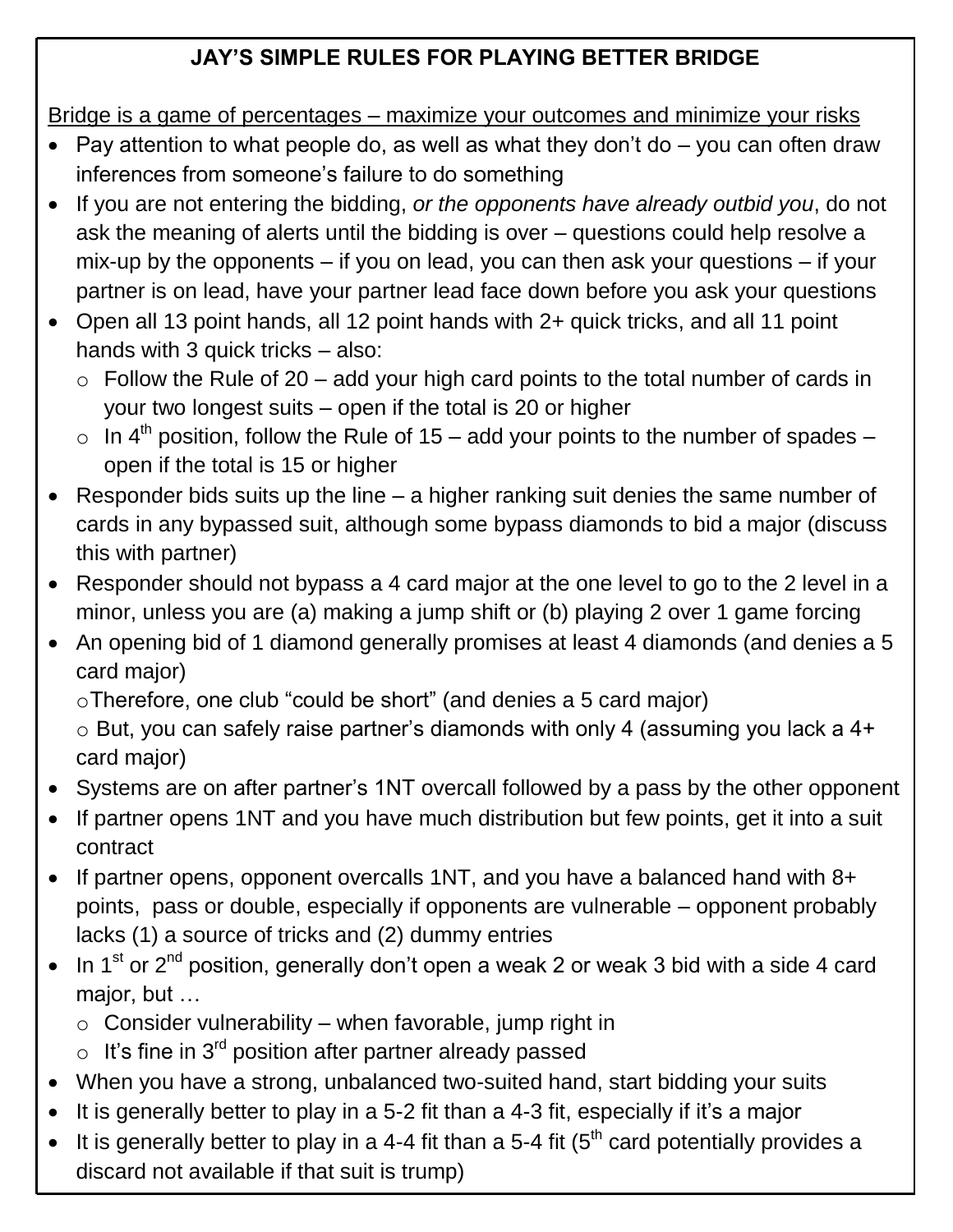- Distribution counts more than points if your distribution is 6-5, come alive
- Don't bid 4 card majors at the two level for the first time unless (a) answering your partner's double or forcing one no-trump or (b) you are in an obvious game forcing sequence
- Lead your partner's suit against opponents contracts
- Don't lead away from aces as the opening lead against a suit contract without a compelling reason
- Don't lead trump as the opening lead, unless (a) the opponents have an obvious misfit and you want to stop ruffs in the short hand, (b) you have no other reasonable lead, and/or (c) your partner doubled their contract for penalties after otherwise being quiet
- On defense, assume every time you break a new suit, you help declarer
- Declarer should take finesses in such a way as to keep the dangerous hand off lead
- If you have a cross-ruff, cash your outside winners first
- $\bullet$  In no-trump, do not cash winners in the opponents suit  $-$  if you do, when they get in, they will run the suit
- Don't give defensive signals when it can only help declarer
- If you have an obvious misfit, get out at the lowest possible level and not in notrump
- $\bullet$  If you make a bidding error, don't try to correct it at best, partner will be confused and not understand
- Force the opponents to make guesses as to suit or level with the least amount of information
- Learn and remember common suit/hand distributions (4-4-3-2, 5-4-2-2, 5-4-3-1; 5-3- 3-2; 6-3-2-2; 6-3-3-1, etc)
- Don't ask for aces with a void or a small doubleton use cue bids to show controls
- Don't ask for kings without all the aces (3 aces and a void is not good enough)
- Learn to count to 13 in as many suits as you can
- When the opponents "fix" you, stay fixed you can only do worse
- Believe/trust your partner before you believe/trust the opponents

#### It's a bidder's game

- Once you have described your hand, stop your partner knows what you have and can make the decision to go on, make you bid again, issue an invitation, or pass
- Respond to partner's opening bid with 5 point hands that include an ace or KQ in the same suit, although there are additional considerations when partner is a  $3<sup>rd</sup>$ position opener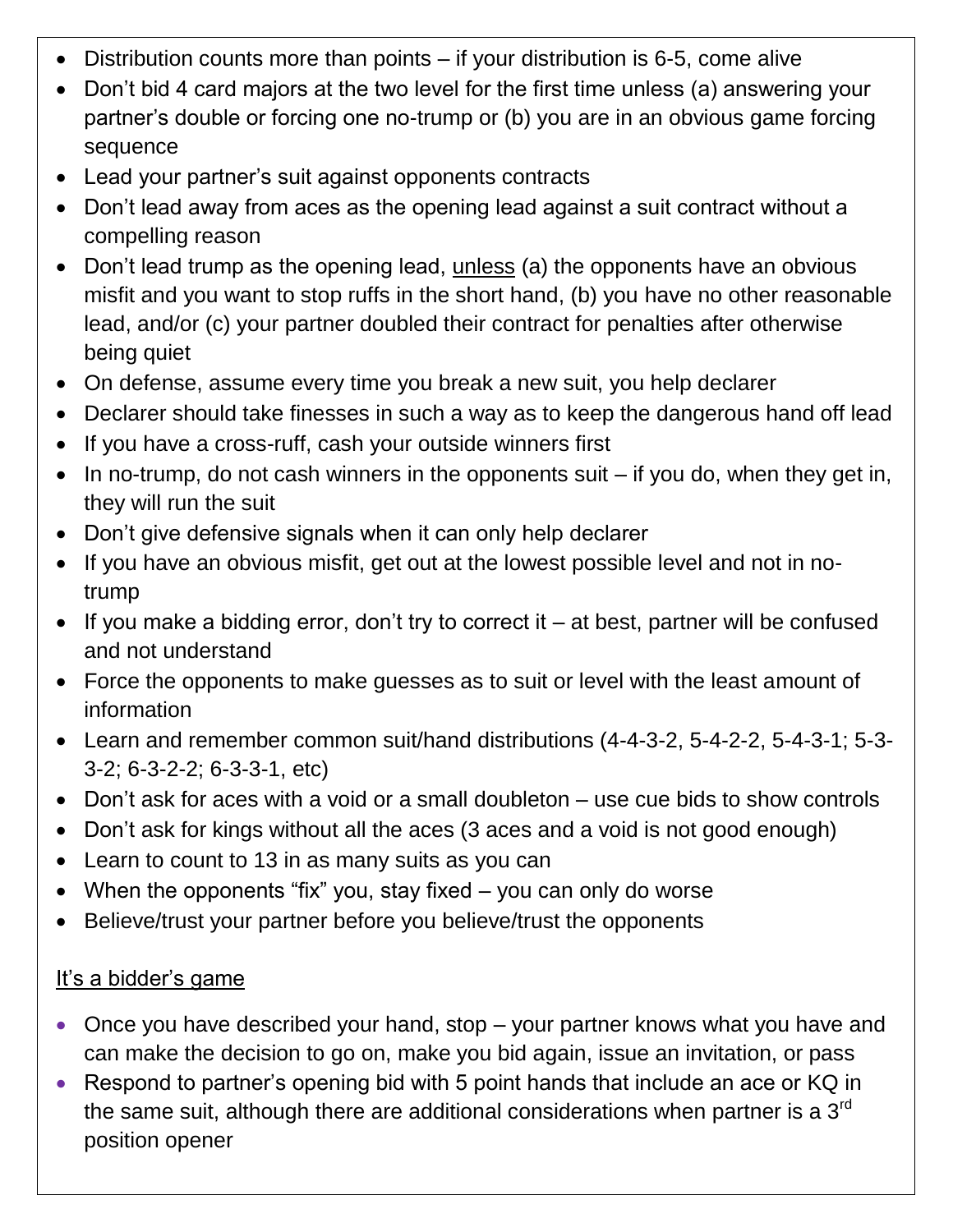- Raise partner's opening bid or overcall when you have a fit the fewer points you have, the more important (if you get set in a doubled contract, the opponents generally can make more by bidding)
- A new suit by an unpassed hand is forcing (except after overcalls of opponent's opening bid)
- A cue bid of the opponent's suit is forcing and generally indicates support of partner's suit
- Every time you make another free bid (pushing to higher level, introducing a new suit), it implies 3+ more points over the minimum you previously showed
- Do not give invitational raises without 4 trump to show the same points with only 3 trump, bid something else first and then give the invitational raise
- Captaincy in the partnership belongs to whoever has not limited their hand
- Fast arrival shows no interest in going higher when you want to investigate game or slam, just keep making on-going / forcing bids
- A raise of an opening 1NT or 2NT to 4NT or 5NT is invitational whether directly or following Stayman or a transfer – 4 means, go to 6 with a maximum, otherwise pass (or go back to an agreed-upon suit); 5 means, go to 6 with a minimum and 7 with a maximum (or go back to an agreed upon suit) – to ask for aces, use Gerber 4C over the original no-trump (or the Stayman or transfer response)
- If your partner opens a weak two or three bid, the hand likely belongs to the opponents, unless you have a massive fit or a monster hand – once they start bidding, let them play it – double only if you can set it yourself
- In a part-score auction, the 4 level in a minor belongs to the opponents
- If your opponents never make a doubled contract, you're not doubling often enough
- Don't double slams unless you have the setting tricks in your own hand there's no percentage in the loss if the opponents can make it just to get another 50 or 100 points – normally, setting a slam is a good result since either some others may make it or not everyone bids it (so you have a positive score)
- Some people open 3 clubs (and sometimes 3 diamonds) on a 6 card suit
- If your partner pre-empts (weak 2 or 3) and you have 3 or more in their suit, raise it (the weaker your hand, the more important – if you get set in a doubled contract, the opponents generally can make more by bidding and they otherwise have to make a high-level decision that may put them in the wrong contract)
- Pay attention to vulnerability and use it in your favor
- Follow the law of total tricks ("the Law")
- If you have freely bid a game in a relatively non-competitive auction (or you opened, were doubled, and partner redoubled), the opponents should not play an undoubled contract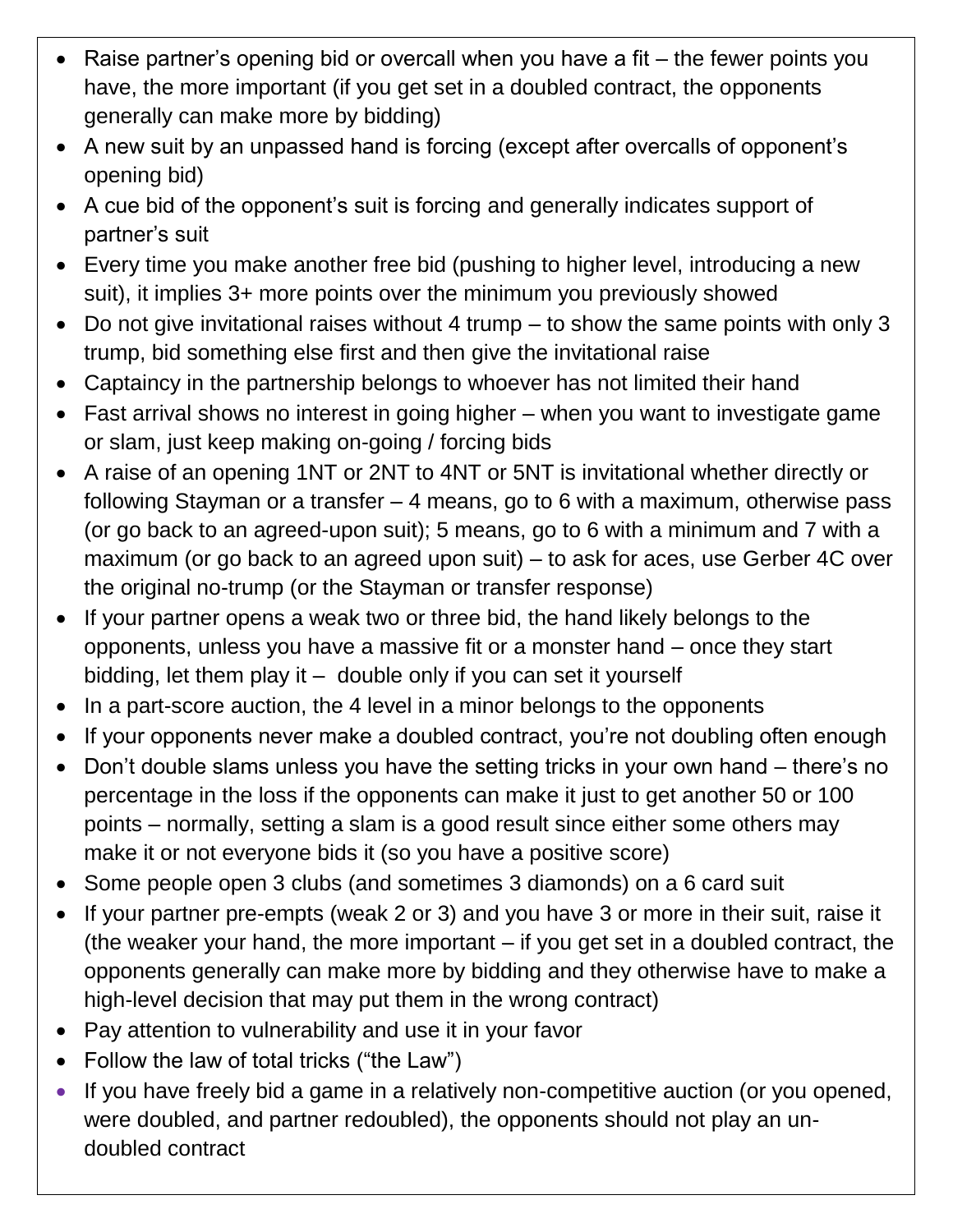## **WASHINGTON POST**

The Washington Post has published the winning submissions to its yearly contest, where readers supply alternative meanings for common words. The winners are:

Coffee (N.), the person upon whom one coughs.

Flabbergasted (adj.), appalled over how much weight you have gained.

Abdicate (V.), to give up all hope of ever having a flat stomach.

Esplanade (V.), to attempt an explanation while drunk.

Willy-nilly (Adj.), impotent.

Negligent (Adj.), describes a condition in which you absentmindedly answer the door in your nightgown.

Lymph (V.), to walk with a lisp.

Gargoyle (N.), olive-flavored mouthwash.

Flatulence (N.) emergency vehicle that picks you up after you are run over by a steamroller.

Balderdash (N.), a rapidly receding hairline.

Testicle (N.), a humorous question on an exam.

Rectitude (N.), the formal, dignified bearing adopted by proctologists.

Pokemon, a Rastafarian proctologist.

Oyster (N.), a person who sprinkles his conversation with Yiddishisms.

Frisbeetarianism (N.), the belief that, when you die, your soul flies up onto the roof and gets stuck there.

Circumvent (N.), an opening in the front of boxer shorts worn by Jewish men.

The Washington Post also asked readers to take any word from the dictionary, alter it by adding, subtracting, or changing one letter, and supply a new definition. Here are this year's winners:

Bozone (N.): The substance surrounding stupid people that stops bright ideas from penetrating. The bozone layer, unfortunately, shows little sign of breaking down in the near future.

Foreploy (V): Any misrepresentation about yourself for the purpose of getting laid

Cashtration (N.): The act of buying a house, which renders the subject financially impotent for an indefinite period.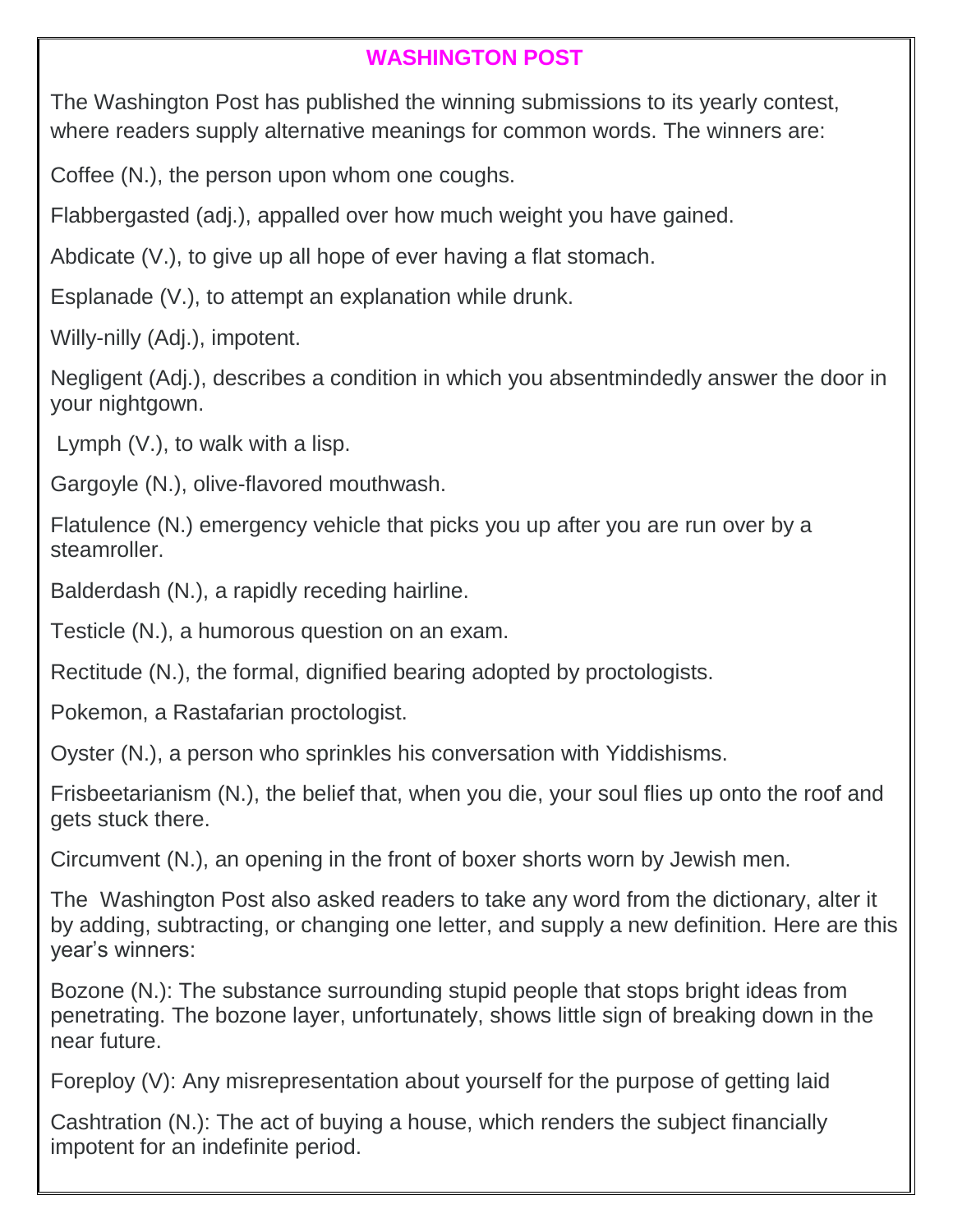Giraffiti (N): Vandalism spray -painted very, very high

Sarchasm (N): The gulf between the author of sarcastic wit and the person who doesn't get it.

Inoculatte (V): To take coffee intravenously when you are running late.

Hipatitis (N): Terminal coolness.

Osteopornosis (N): A degenerate disease. (This one got extra credit.)

Karmageddon (N): It's like, when everybody is sending off all these really bad vibes, right? And then, like, the Earth explodes and it's like, a serious bummer.

Decafalon (N.): The grueling event of getting through the day consuming only things that are good for you.

Glibido (V): All talk and no action.

Dopeler effect (N): The tendency of stupid ideas to seem smarter when they come at you rapidly.

Arachnoleptic fit (N.): The frantic dance performed just after you've accidentally walked through a spider web.

Beelzebug (N.): Satan in the form of a mosquito that gets into your bedroom at three in the morning and cannot be cast out.

Caterpallor (N.): The color you turn after finding half a grub in the fruit you're eating.

And the grand prize:

Ignoranus (N): A person who's both stupid and an asshole.

#### **HOT TAMALES**

\_\_\_\_\_\_\_\_\_\_\_\_\_\_\_\_\_\_\_\_\_\_\_\_\_\_\_\_\_\_\_\_\_\_\_\_\_\_\_\_\_\_\_\_\_\_\_\_\_\_\_\_\_\_\_\_\_\_\_\_\_\_\_\_\_\_\_\_

We were in a Mexican restaurant and ordered tamales, which came out unexpectedly hot. As I was gasping for air and consuming gallons of water, the waiter said "Sorry, we gave you the medium-hot, would you prefer the extra-hot." Unable to speak, I wrote on the table cloth:

Hose A:

Hose B: Way

Hose C: Way

Hose D: Way

What was I saying? (answer on last page)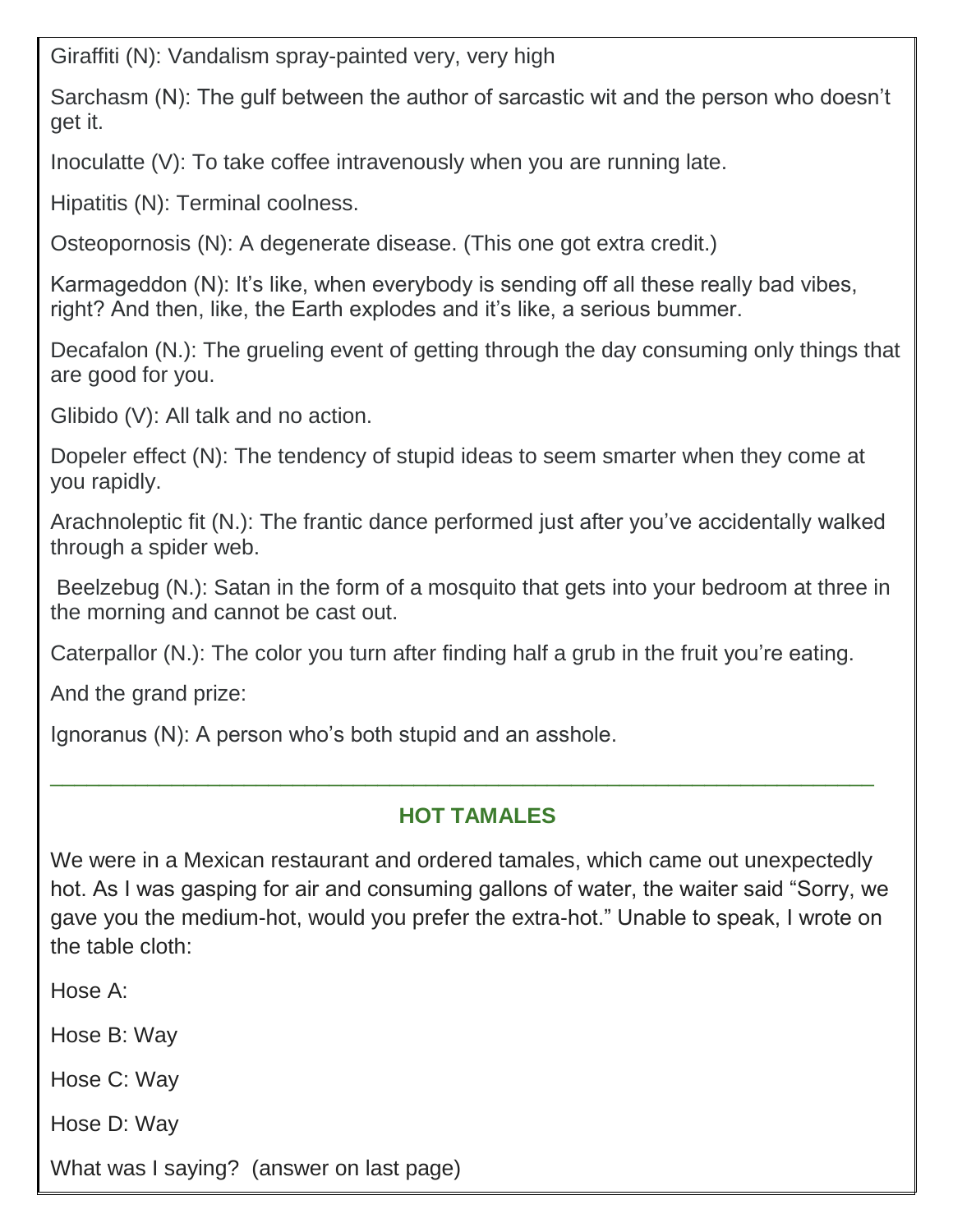## **IN THE WORKPLACE**

After a part-time, minimum-wage employee couldn't get to work on time during a raging snowstorm, our sociopathic boss said: "A loyal employee would move closer."

Jay's boss: "Nobody should be below average." Jay: "You understand that is mathematically impossible."

Jay's boss: "Do you have problems taking orders from a woman?" Jay: "No. I'm married."

Jay's boss: "Maybe we should test our employees for drugs." Jay: "Great idea. I'll stand in line behind you." (PS: we were never tested)

In my former life, I taught continuing education to CPAs. Every state has a 40 hour per year continuing education requirement. (There's nothing better than a captive audience.) One particular day the temperature outside was pushing 100, as was the humidity. And, the air conditioning at the facility was not working. Everyone was sweating, paper was curling, and tempers were short. Yet, three people wrote on their evaluations: "It's so nice not to be in a cold room."

I worked at a CPA firm where there were two people in the tax department available to answer questions. One was nasty and hated everyone, and the feeling was mutual. The other was a delightful person, always nice, always helpful. Whenever I had a question, I went to the grouch – the line was much shorter.

One day during tax season, when everyone was working mega-hours, our managing partner announced: "Kudos to Jack. He worked until 4AM, went home, got two hours sleep, and was back at work by 7AM." I figured I didn't want someone so sleepdeprived working on my projects.

One day at lunch the people on our audit team were discussing their teen years. Everyone had found them beyond challenging, bordering on traumatic, except for Tony. I said: "I guess you were the captain of the football team and dated the head cheerleader." Tony said: "Yes. So, what's your point?"

Another day at lunch our audit team, which I supervised, was discussing our college years. Tom mentioned he graduated magna cum laude. Jim then added he graduated summa cum laude and Phi Beta Kappa. Andrea said she was  $3<sup>rd</sup>$  in her class but was not summa cum laude because she didn't take enough credits during several semesters. "Aha," said Jay, "You were taking it easy to pile up the good grades."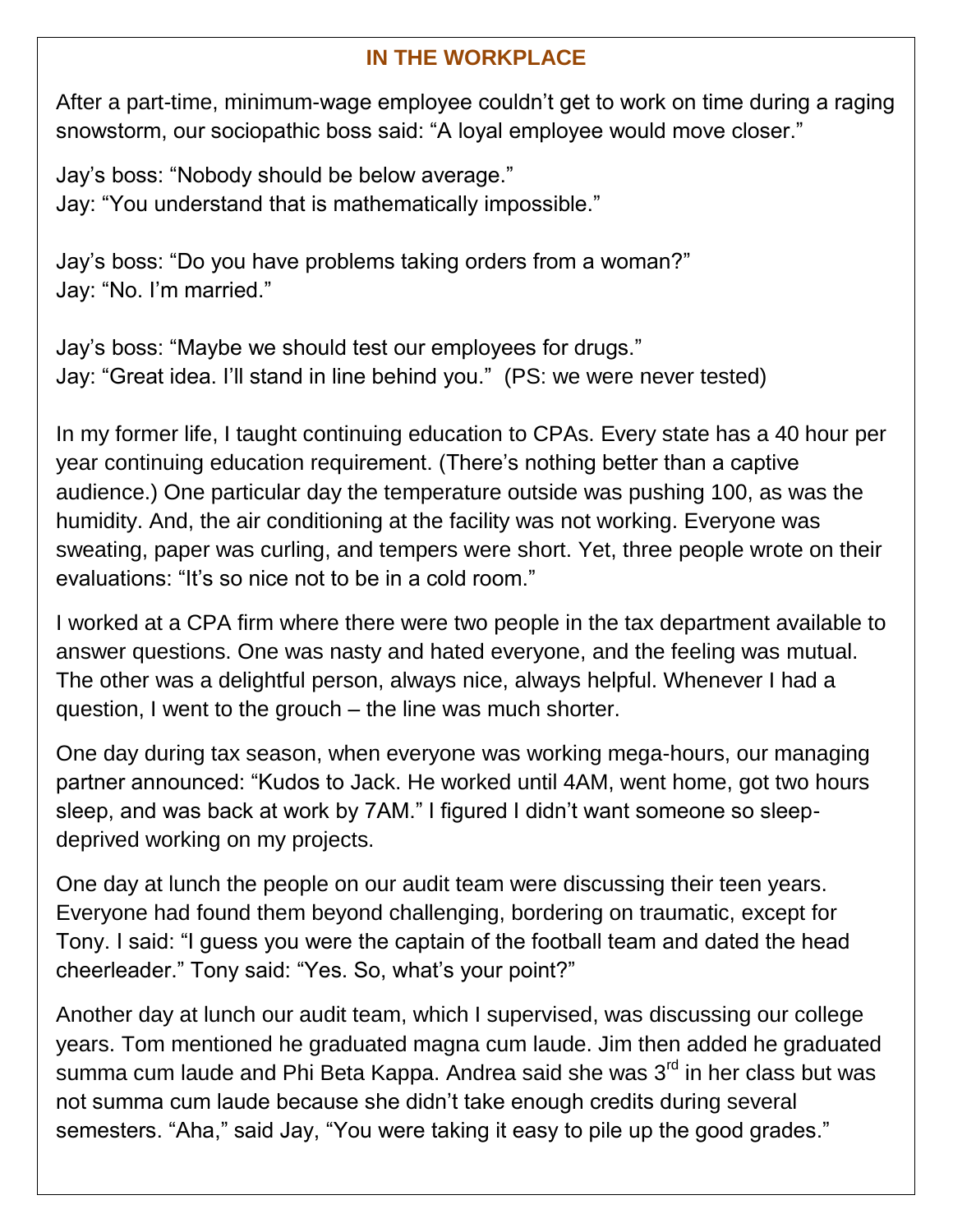"No," said Andrea, "I was also working full time." Suddenly all eyes were on me. I said: "I attended college before grade inflation:"

Q. How can you tell when an actuary is outgoing? A: They stare at your shoes instead of their own

There are three kinds of accountants – those who can count and those who can't

Q. What do engineers use for birth control? A: Their personalities

Economists have successfully predicted nine of the last five recessions

Q. What's the difference between a lawyer and a mosquito? A. One is a vampiric pest and the other is an insect

Q. How can you tell when a salesperson is lying? A. Their lips are moving

After a lawyer prepared a will for an elderly couple, they pay him in cash. Afterwards, he noticed they overpaid by \$200. Now, the great moral dilemma: should he tell his partners?

A man dies and goes to heaven. There's a long line at the Holy Gates. Suddenly, a man dressed in doctor's garb strolls to the front of the line and walks in. The man says to St Peter: "How come that doctor got in and we all have to wait in line?" St. Peter replied: "That wasn't a doctor – that was God – sometime God likes to play doctor."

Auditor – a person who goes in after the war is lost and bayonets the wounded. Lawyer – a person who goes in after the auditors to strip the bodies.

Politics – derived from Greek poli = many, and tics = blood-sucking parasites

Philosophy teacher to class: "Has anyone here taken a philosophy course before?" From the back of the room: "What do you mean by 'here'?" Philosophy teacher: "Has anyone else?"

## ANOTHER BAD JOKE

 $\_$  , and the contribution of the contribution of  $\mathcal{L}_1$  , and the contribution of  $\mathcal{L}_2$  , and the contribution of  $\mathcal{L}_1$ 

Three women are waiting at the Pearly Gates. St. Peter asked each one in turn how they died. The first one said she was run over by a truck while crossing the street. St. Peter welcomed her in. The second one said: "I was stealing a loaf of bread for my starving family when I was shot by a security guard." St. Peter said: "That's a tough call, but you were trying to help your family" and he let her in. The third one said: "I died from gonorrhea." St. Peter said: "This is the  $21<sup>st</sup>$  century – nobody dies from gonorrhea." She replied: "You do if you give it to Big Louie."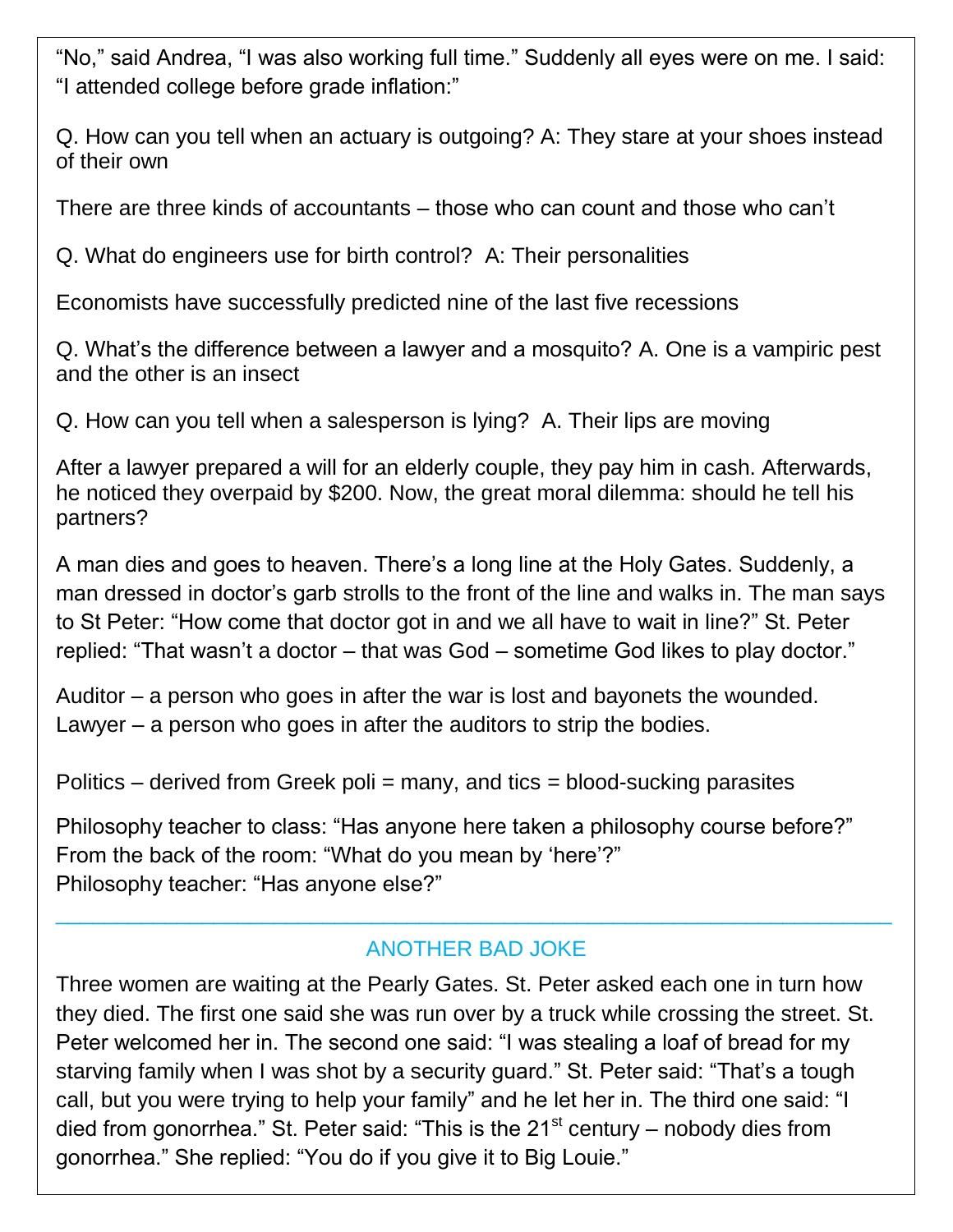## **STRONG TWO-BID OPENERS**

Standard American (SA) bidding originally had all 2 level opening bids as strong. This wasted bidding space because of the small number of times such opportunities occur. Most duplicate players play Weak 2s to better utilize bidding space, leaving more alternative bids available.

Two clubs is the strong opening bid for hands with 20+ points, or wild distribution with a lot of points – a good general rule is 8+ tricks in your own hand if the point count is not there. But, discuss this with partner, since pard may think you have a powerhouse when, in reality, you have a strong distributional hand. Alternatively, with a balanced hand, open 2 NT with 21-22 HCP (open 2C and rebid 2NT with 23-24; open 2C and rebid 3NT with 25-27). Most people open 2NT even with a 5 card major. You don't need to have all suits stopped to open 2NT, but worthless doubletons or singleton honors are generally not a good idea. Standard bidding (Stayman, transfers, etc.) applies over 2 NT openers or 2NT rebids (2C-2D-2NT).

Note also that standard defensive bidding would also apply but may be dangerous unless you have the wildest of distributions. But, there's nothing wrong with sticking in a double over the artificial bid of a suit you want led. (That means you have controls in that suit.)

Most people play that opening 2C bids are forcing to at least 3 of a major. Some people play it is forcing to game. There are some, however, who feel they can pass the initial rebid, but this is generally not a good idea. But, if partner opens 2C, you bid 2D, and partner bids 2 of a major and you have no points and a singleton or doubleton in the major, it might be a time to pass.

There are several different scenarios for responder. Standard American bids are: 2D with nothing to show (waiting) and/or very weak, bids of 2 of a major show at least a 5 cards suit headed by an ace or king, 2NT requires 10+ points and generally denies a 5 card major headed by ace or king, 3 level bids guarantee 5 cards in a suit (major or minor) headed by ace or king and 10+ points. Some people play 2D is automatic and says nothing  $(2D = \text{waiting})$ . That enables opener to show their hand a little lower. Responder then can describe their hand. If responder really has a very weak hand, 3C or 3D, depending on system, constitutes a negative (for 2D waiting) or double negative in SA.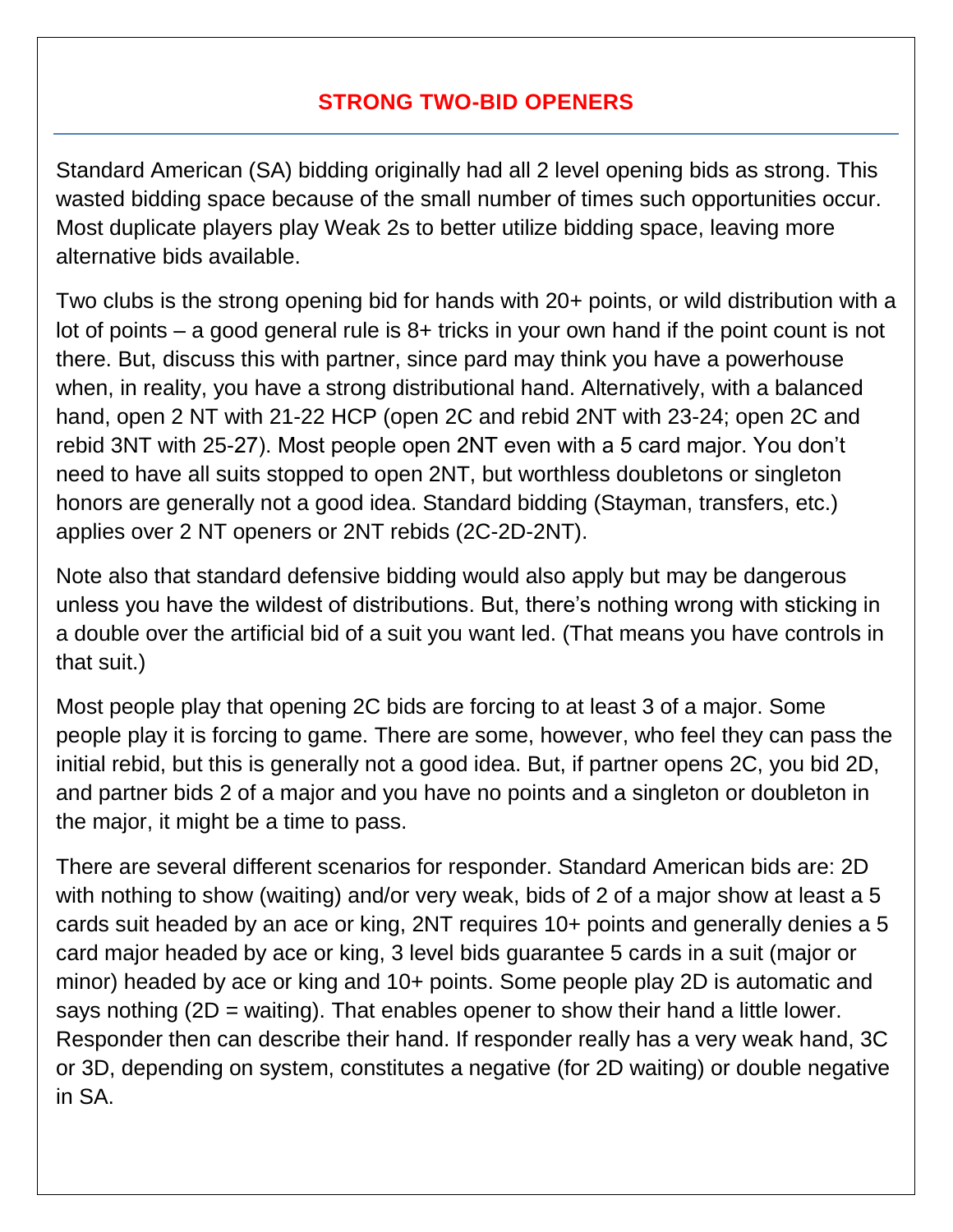Some people play control showing responses (ace  $= 2$  controls, king  $= 1$  control):  $2D =$ 0 or 1 control;  $2H = 2$  controls (one ace or 2 kings);  $2S = 3$  controls (one ace and one king);  $2NT = 3$  controls (3 kings);  $3C = 4$  controls, etc. This tells opener about responder's strength (although not distribution, or where the strength is), but responder is totally in the dark about opener's hand. Opener knows nothing about responder's distribution – only top controls. Nevertheless, this system works very well and also keeps the opponents in the dark. Often, opener can figure out where the aces and kings are based on their own hand, especially when your two club bids are based on strength and not distribution. Since the partnership almost always plays in the opener's suit anyway, the only time you lose is when opener has relatively flat distribution and responder has significant distribution. Usually, however, you can figure these out and get to responder's long suit.

After the initial response, opening 2C bidder bids his/her suit (or raises partner's suit) or no-trump. This may be especially helpful when 2D is amorphous (could be waiting or just not enough points or good enough suit to bid) or 2D is required, so opener has no idea of the contents of responder's hand. Alternatively, some partnerships play that 2H denies any ace or king. In such cases, 2D guarantees at least one ace or king. There are also systems where responses are based on point count instead of aces and kings or controls.

No system can account for everything. Obviously, you could have 9 points without any aces or kings, or just have one ace or king and nothing else. Note that using control showing responses, point count showing responses, or 2H to show no aces or kings can wrong-side the hand, since responder's artificial response may be in opener's suit. Similarly, a 2D response can also wrong-side the contract if opener's suit is diamonds.

Some partnerships play Puppet Stayman to determine whether partner has a 4 or 5 card major. Using Puppet Stayman, over 3C, 3D indicates at least one 4 card major, 3H or 3S indicates that 5 card major, and 3NT indicates no 4 or 5 card major. Responder can raise opener's major with 3 card support. Over opener's 3D, responder bids as follows: with no 4 card major, bid 3NT; with 4 hearts, bid 3S; with 4 spades, bid 3H; with both majors, bid 4D so opener can pick suit. Opener can then determine where to play. The goal is to have the strong hand as declarer. So, if responder bids 3H and opener has spades, he can bid 4S, knowing there is a 4-4 fit. If responder bids 3S and opener has 4H, he can bid 4H knowing there is a 4-4 fit. If responder bids 3H and opener bids 3NT, opener is denying spades. Since opener had bid 3D, he must have 4H so responder can bid 4H.

With a very strong two-suited hand, it is awkward to show both suits and the best bid may be a one-level opening followed by a jump shift or reverse. If you have 10-11